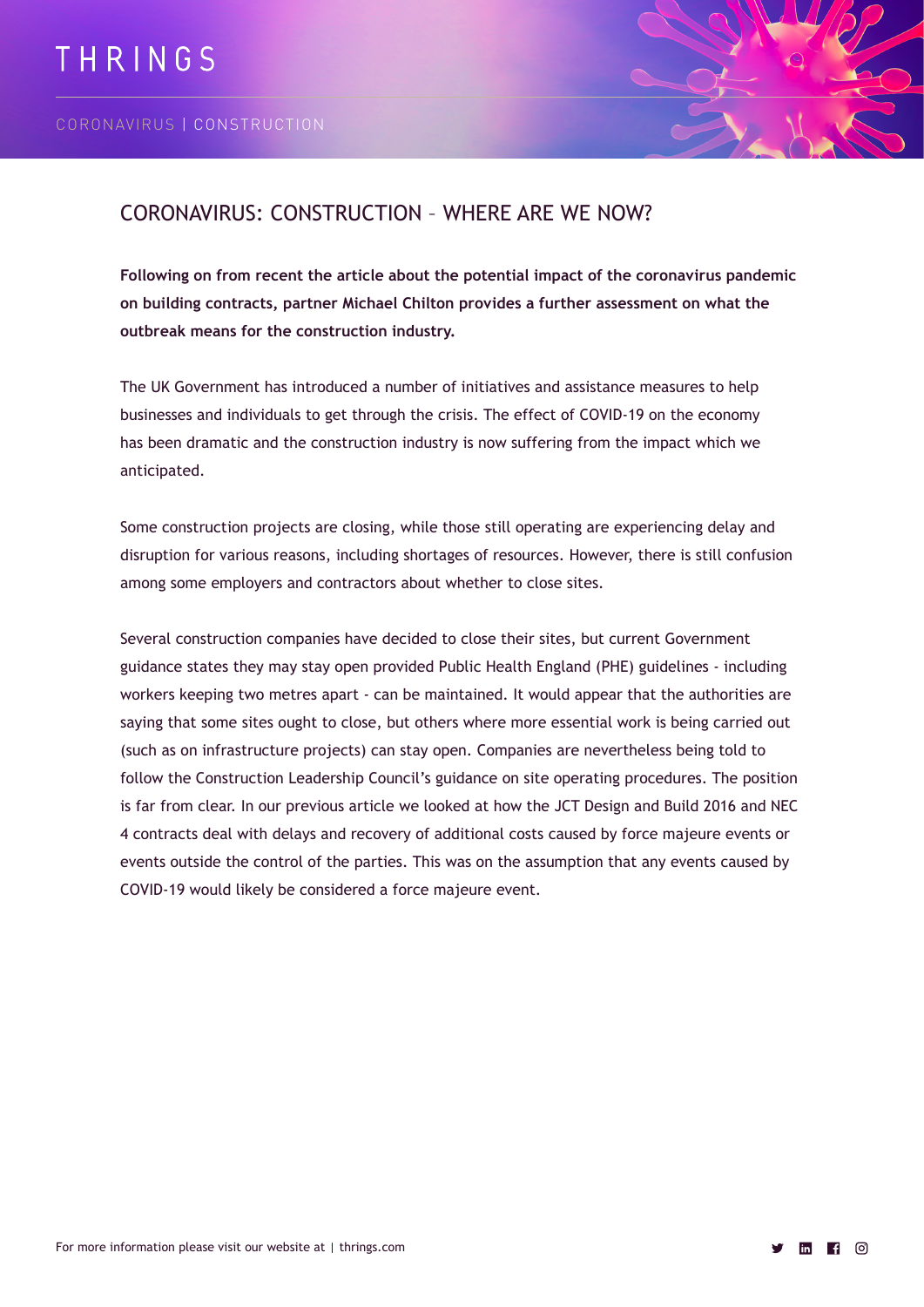# THRINGS

#### CORONAVIRUS | CONSTRUCTION

But sites are now closing, possibly for a lengthy period, and it is not just delay and disruption to supply of resources which parties are concerned with. Other provisions in the JCT Design and Build contract 2016 and NEC 4 contracts may now become relevant, either if a delay to progress occurs or there is a suspension of the works due to a site closure:

#### **JCT Design and Build 2016**

- Clause 2.26 Relevant Events
- 2.26.1 Changes This would apply if the employer issues an instruction to restrict or close access to the site and this causes delay or suspension of works. It may also be relevant if new legislation is introduced to deal with COVID-19 after the base date (clause 2.15.2).
- 2.26.12 This clause would apply if a site closure is ordered by Government or a local or public authority exercising a statutory power.
- 2.26.2 This clause would apply if the employer issues an instruction under clause 3.10 to postpone the work.
- 2.26.6 The unilateral closure of a site by an employer may also potentially amount to an act, impediment, prevention or default under this clause.

#### **Clause 4.21 - Relevant Matters**

If the cause of the delay is claimed under the force majeure Relevant Event, the contractor has an entitlement to an extension of time but not to loss and expense under clauses 4.19 and 4.20. If the contractor chooses to use the above Relevant Events, however, the situation changes.

Clause 2.26.12 operates in the same way as the force majeure Relevant Event. But if any one of the other clauses is used, there is a corresponding Relevant Matter under clause 4.21 and the contractor has entitlement to claim additional monies. It may therefore be important to the parties how the effect of COVID-19 manifests itself on a site. For this reason it is sensible for parties to try to agree in advance how they plan to allocate the risk of effects of the outbreak.

For the contractor to have any entitlement to time and money, the correct procedures in the contract must be followed, including the service of notices (clause 2.24) and the use of best endeavours (clause 2.25.6) to mitigate any delay. A note of warning for tenant employers involved with fit-out contracts within existing or occupied buildings: a site closure may be forced upon you by your landlord. In this situation, and in the absence of Government action, this would fall under Relevant Event sub-clauses 2.26.1, 2.26.2 or 2.26.6. The effect being that the contractor would be entitled to claim loss and expense.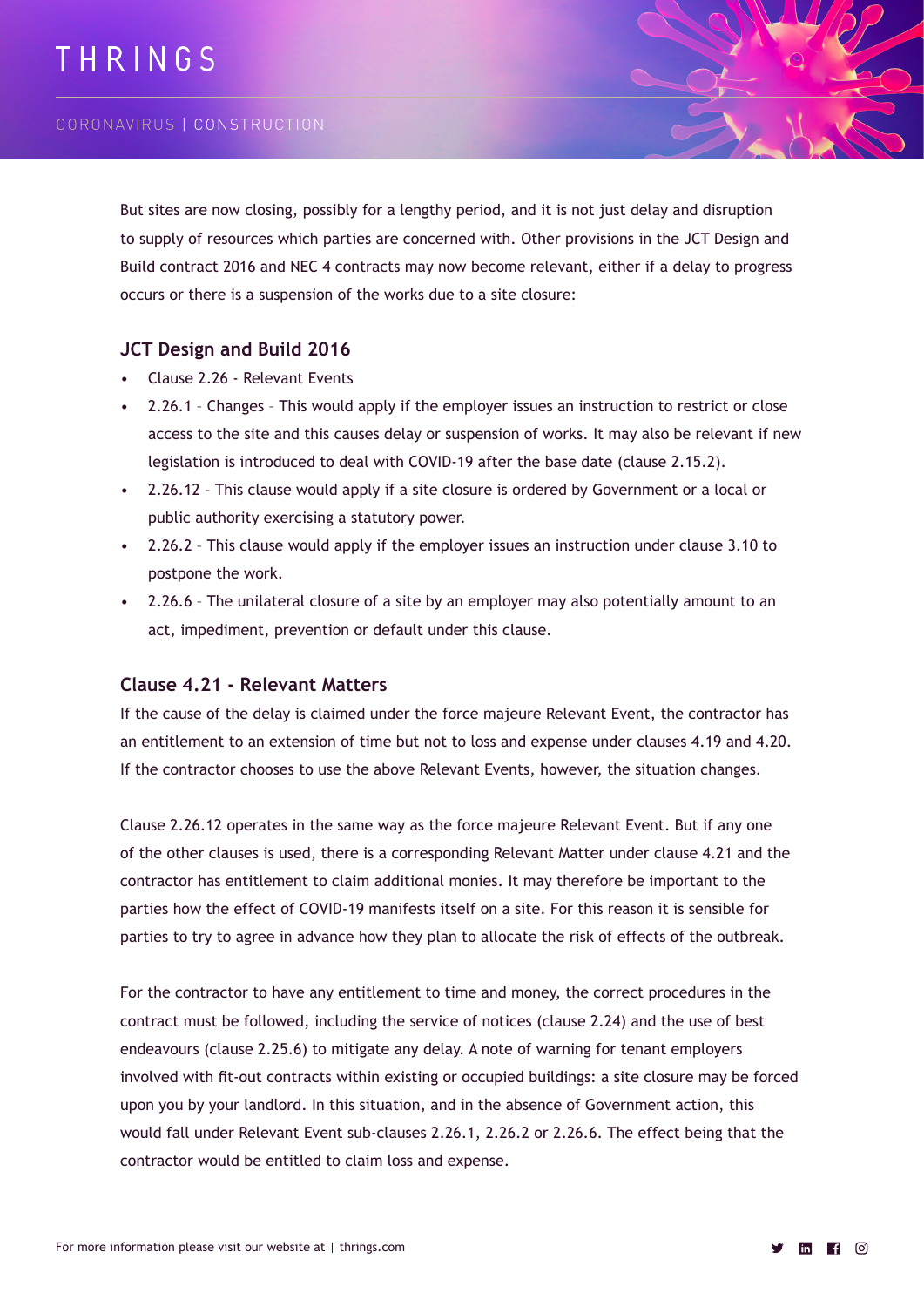#### **Clause 8.11 – Termination**

If a site has to close as a result of the effects of COVID-19, and that suspension lasts for a period of time longer than that stated in the contract (usually two months), either party has the right to terminate the contractor's employment under the contract. This right applies if the suspension is caused by force majeure, Government action or an employer instruction.

Given the likelihood of sites having to close for longer than two months, it would be prudent for parties to agree a longer period to be inserted in new contracts or for existing contracts to be amended so that there is more certainty.

### NEC4

#### **Clause 60 - Compensation Events**

In our previous article, we discussed the 'Compensation Event' under clause 60.1(19), which is the most likely to apply to delays caused by the effects of COVID-19. The main point to note here is that the clause includes the caveat that for an event to qualify 'an experienced contractor would have judged at the contract date to have such a small chance of occurring that it would not have been unreasonable to have allowed for it'.

This introduces a test of foreseeability which is not specifically included in the JCT. If a contract has just been signed or is about to be completed, contractors would be advised to specifically refer to the effects of COVID-19 in a separate clause, otherwise it may not be satisfy the test included in clause 60.1(19).

However, if instructions are issued by the employer or the project manager to close the site or to stop work, compensation events 60.1(2) or (4) are likely to apply.

NEC4 also contains a Change of Law clause (x2) which applies to law changes introduced after the date of the contract. This would apply if the new legislation was introduced or a statutory power was exercised. However, this clause is optional and will only apply as a compensation event if specifically selected.

As with the JCT contract, the NEC4 contains requirements as to the serving of notices regarding compensation events. These are included in clause 61. There are also requirements regarding early warning notices